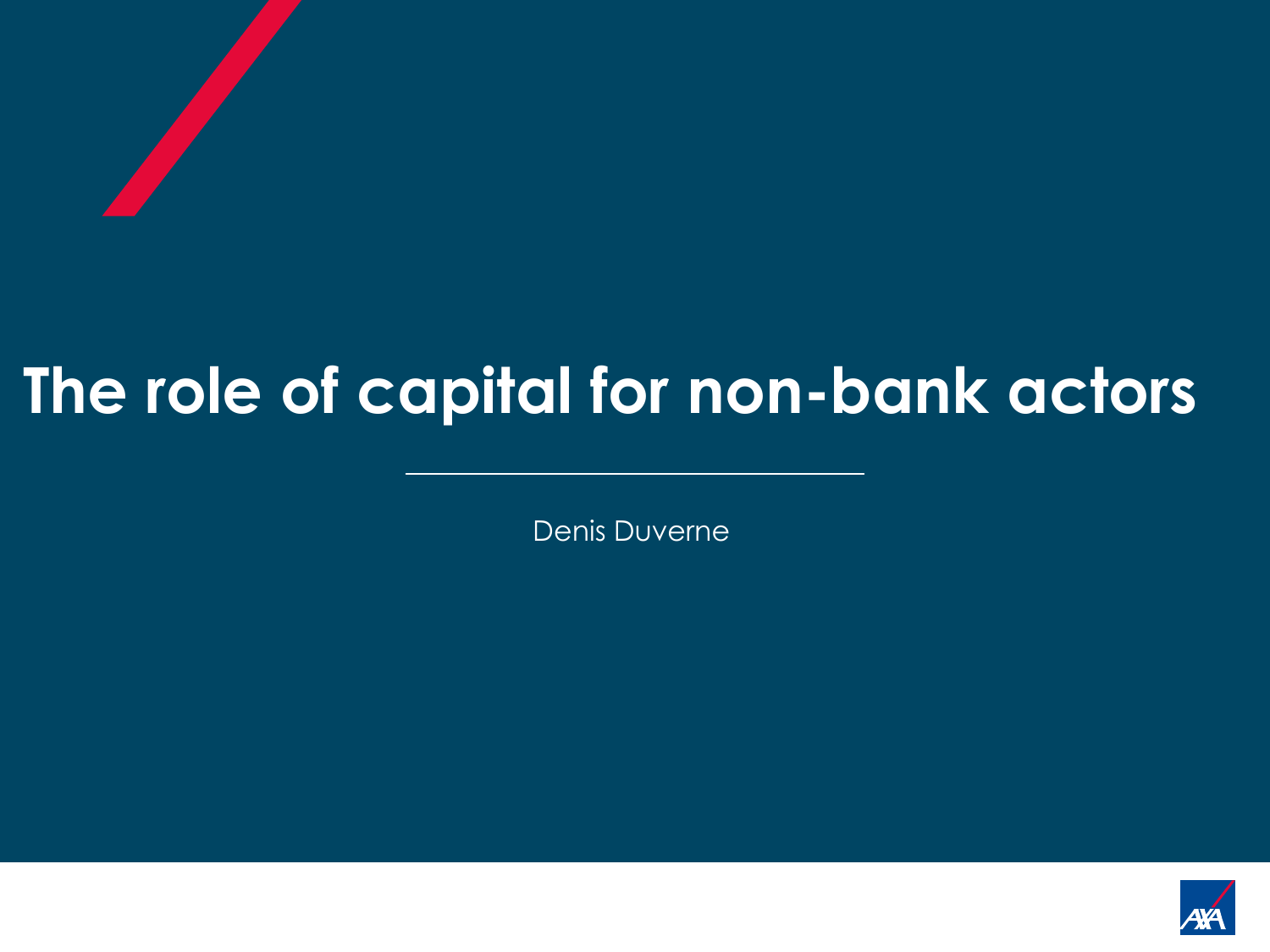## Key messages for today

## **The balance sheet structure of insurance companies is fundamentally different from that of banks**

- $\rightarrow$  The business model of insurance companies is different from that of banks
- $\rightarrow$  Insurance companies use low leverage and debt funding
- $\rightarrow$  Asset Liability Management is an essential tool for managing insurance company balance sheets

## **P** Potential future shocks are better handled through risk **management and consolidated group-wide supervision**

 $\rightarrow$  European insurers already have many prudential regulations obligations to fulfill: Solvency II, Recovery Plan, Systemic Risk Management Plan and Liquidity Risk Management Plan



**2** 

**The draft solvency regulation of systemic insurers has too many flaws to be transposed in the regional regimes**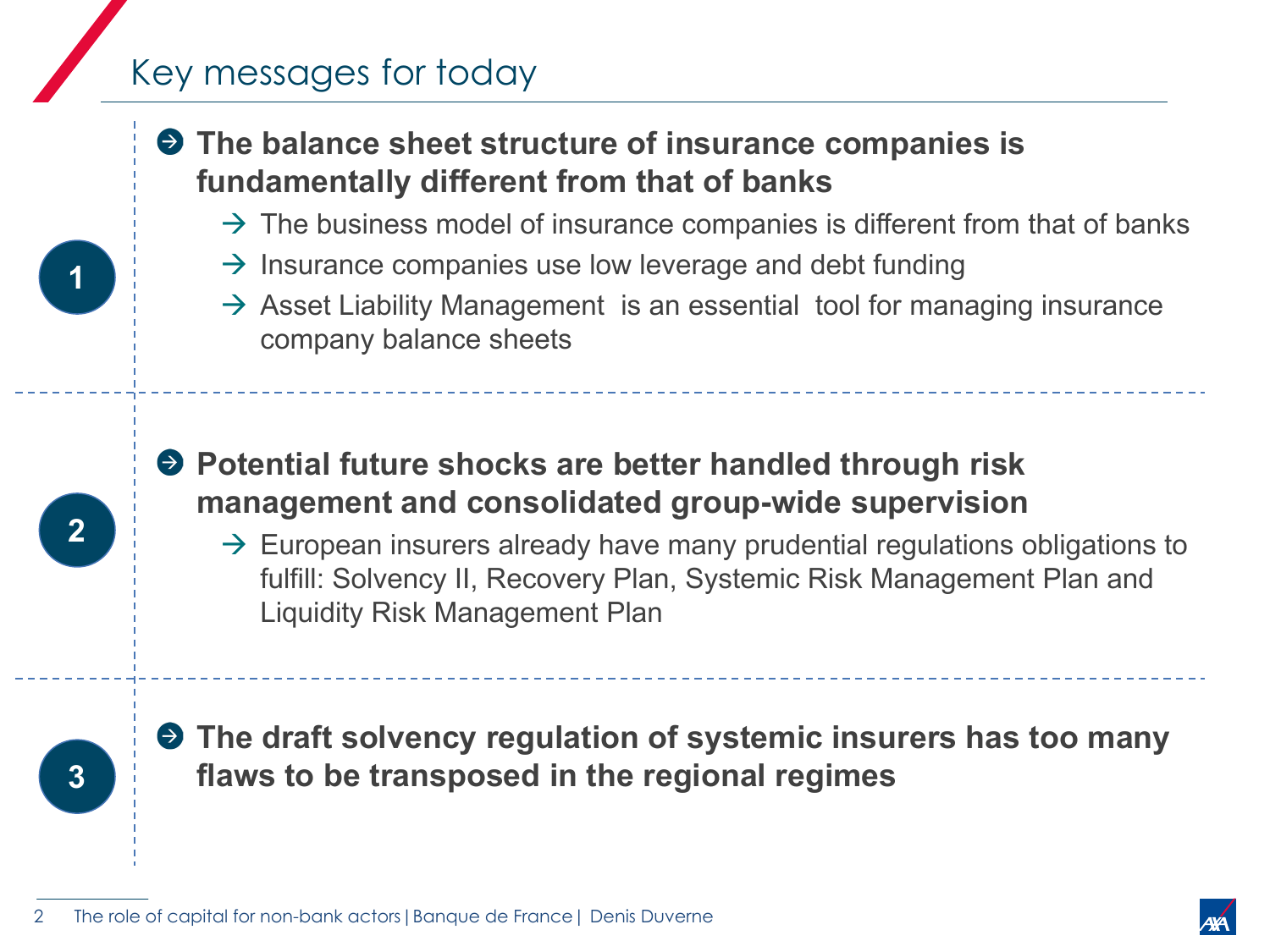The business model of insurance companies is different from that of banks



**1**

- Long term liabilities matching long-term investments
- Up front premiums with controlled outflows leading to strong operating cash flow
- Policy features and Tax impacts limiting surrenders



- Short term deposits (savings accounts) matching mostly illiquid assets (loans)
- Dependency to interbank market exposing to liquidity & duration mismatch

The role of capital for non-bank actors|Banque de France| Denis Duverne 3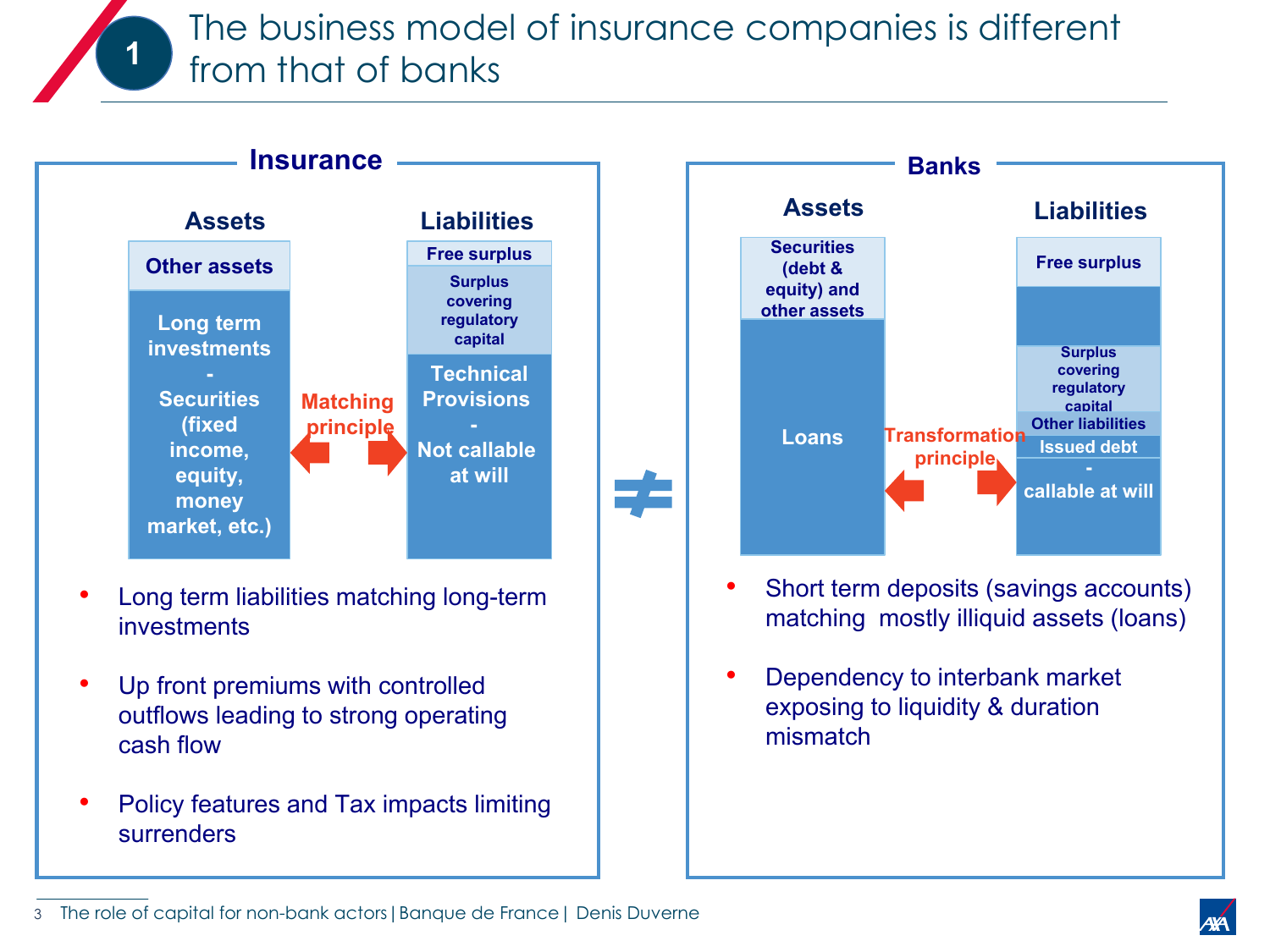#### **Simplified AXA Group's IFRS consolidated balance sheet (end-2014, €bn)**

| <b>Asset</b>                       |     | <b>Liabilities</b>                                           |          |  |
|------------------------------------|-----|--------------------------------------------------------------|----------|--|
| <b>Intangibles</b>                 | 43  | <b>Shareholders'</b><br><b>Equity</b>                        | 68       |  |
| <b>G/A assets</b>                  | 499 | <b>Financing debt</b><br><b>Insurance</b><br><b>reserves</b> | 9<br>636 |  |
| <b>Unit linked</b><br>assets       | 181 |                                                              |          |  |
| <b>Investment</b><br>(bank, other) | 40  | <b>Provisions for</b>                                        | 13       |  |
| <b>Other assets</b>                | 55  | <b>Banking</b>                                               | 37       |  |
| Cash &<br>equivalent               | 22  | <b>Other liabilities</b><br>and payables<br>(incl. repos)    | 78       |  |
| <b>Total</b>                       | 840 | <b>Total</b>                                                 | 840      |  |

Off balance sheet commitments (received and given), including derivatives, repos and securities lending

### **Insurance companies have low leverage**

- **AXA's Financing Debt/Shareholder Equity ratio = 13%**
- The average Financing Debt/Shareholder Equity for **European insurers ≈ 25%**
- The average using the same metric for **European banks ≈ 180%**
- This metric is a different concept than the "usual" banking leverage ratio (= Core Capital / Total Assets)

<sup>4 |</sup> The role of capital for non-bank actors|Banque de France| Denis Duverne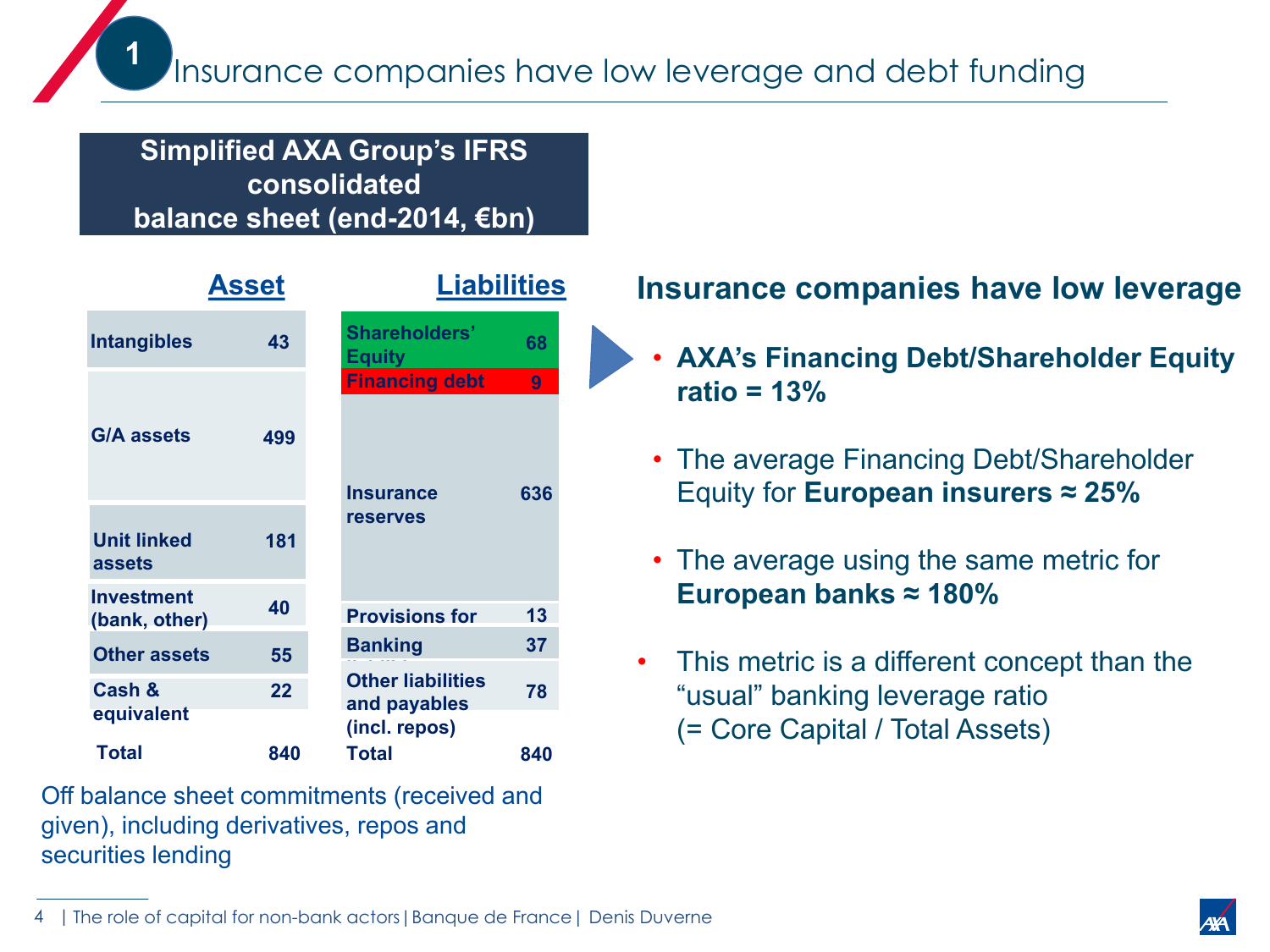Asset Liability Management is an essential tool for managing insurance company balance sheets

#### **Maturity structure of insurance stylized balance sheet (excluding equity and debt for simplicity)**



<sup>5 |</sup> The role of capital for non-bank actors|Banque de France| Denis Duverne

**1**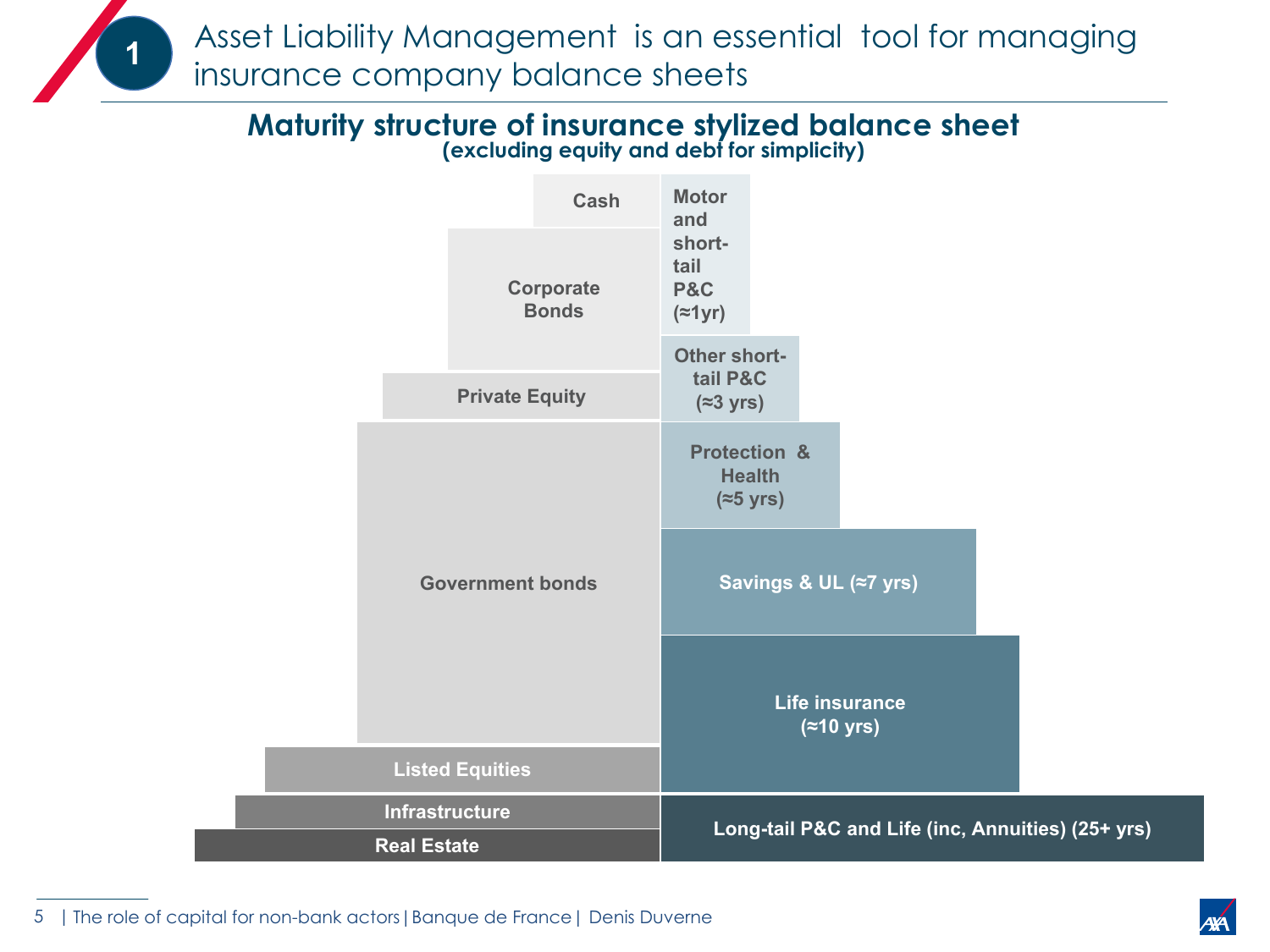**2** Solvency II is a comprehensive economic framework

- **Solvency II is a stringent economic framework that requires capital against the risks that can stem from the use of these instruments** 
	- $\rightarrow$  Under Solvency II, capital requirements are based on the value at risk over a one-year horizon of the marked-to-market balance sheet
	- $\rightarrow$  Insurace companies have to withstand a 1 in 200 shock over a one-year horizon

#### **Solvency II enforces an economic risk-based approach**

- $\rightarrow$  It encompasses the use of derivatives and repo
- $\rightarrow$  Any leveraged position would automatically require a high level of capital so that economic leverage can not remain

#### **● Solvency II encourages the use of a financial protection by insurers**

- $\rightarrow$  Derivatives is the only way to offset the risk of the options and guarantees that are implicit in most Life products and many P&C products
- ◆ Solvency II strongly discourages speculative derivatives with the capital charge **requirement and the collateral to be posted**
- **Supervision of EU based insurers has been done on a consolidated basis since 2005**

The role of capital for non-bank actors | Banque de France | Denis Duverne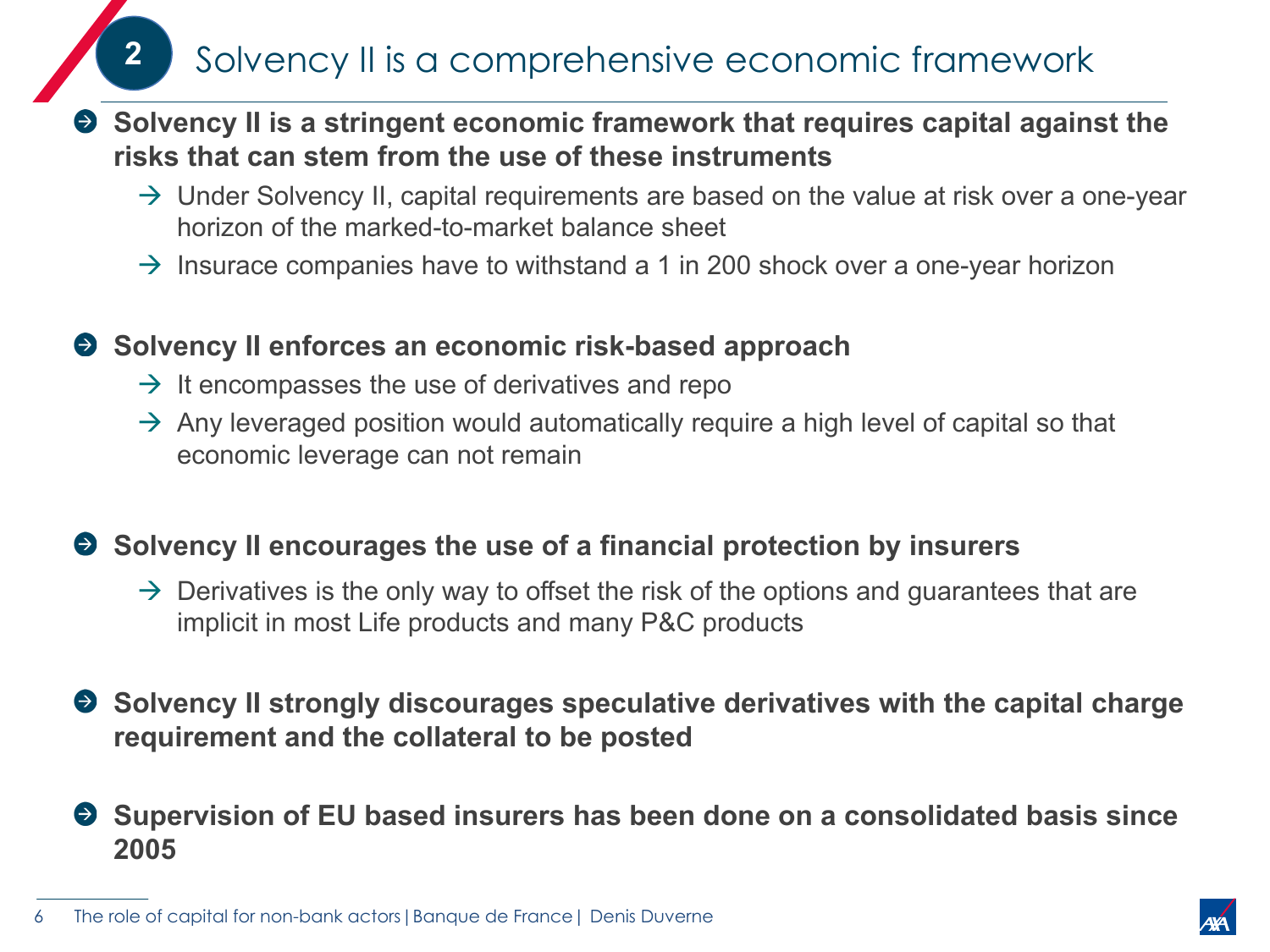## Additional regulations have already been imposed on the industry



**Recovery Plans and Resolution Plans provide additional comfort on the ability of GSIIs to restore their financial standing or to be resolved in an orderly manner**

**Recovery and Resolution Planning**

**2** 

**Enhanced supervision**